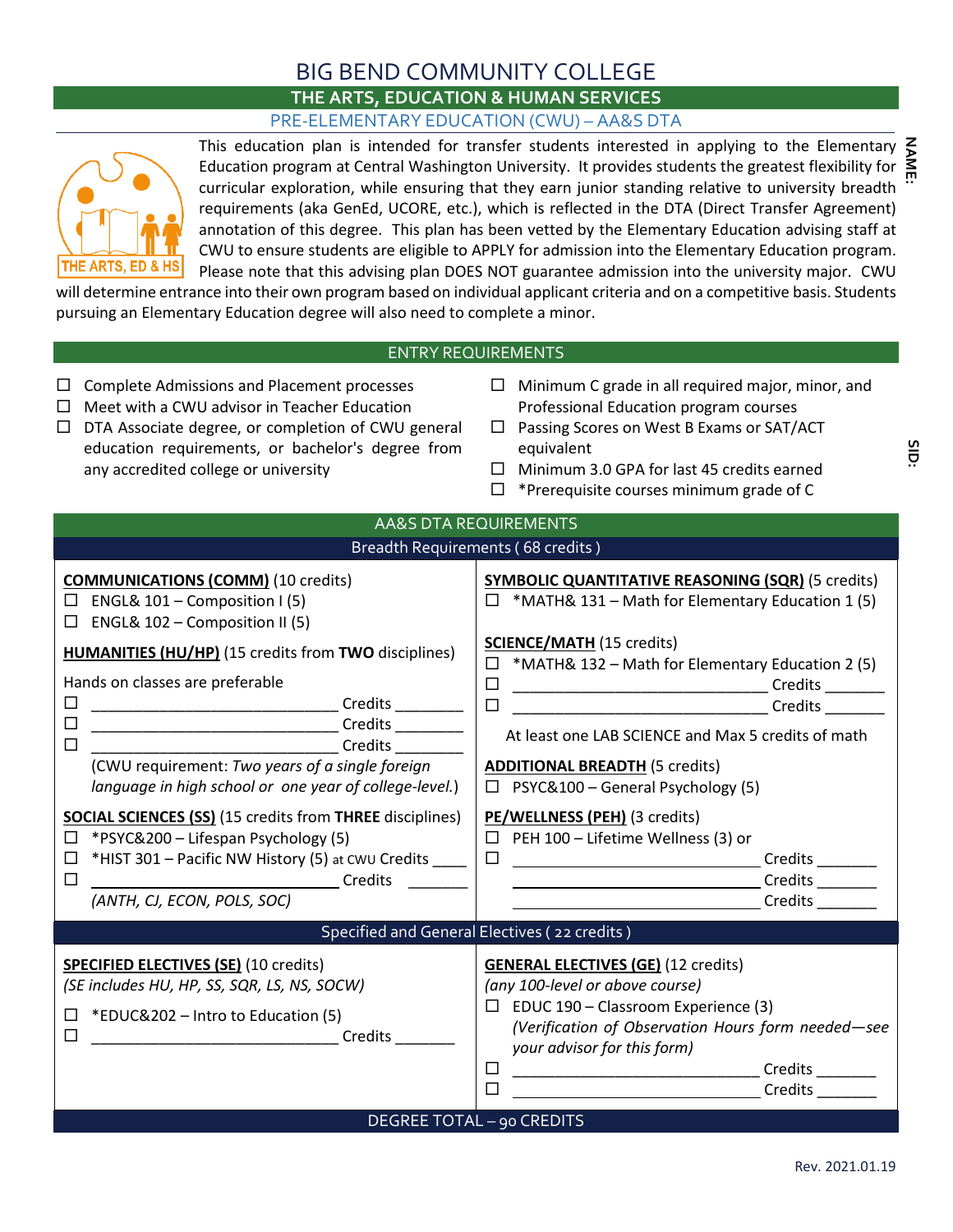## PRE-ELEMENTARY EDUCATION AA&S DTA (CWU) PREREQUISITE FLOW CHART

Start by talking with your assigned advisor to determine which courses to take first based on your placement scores.

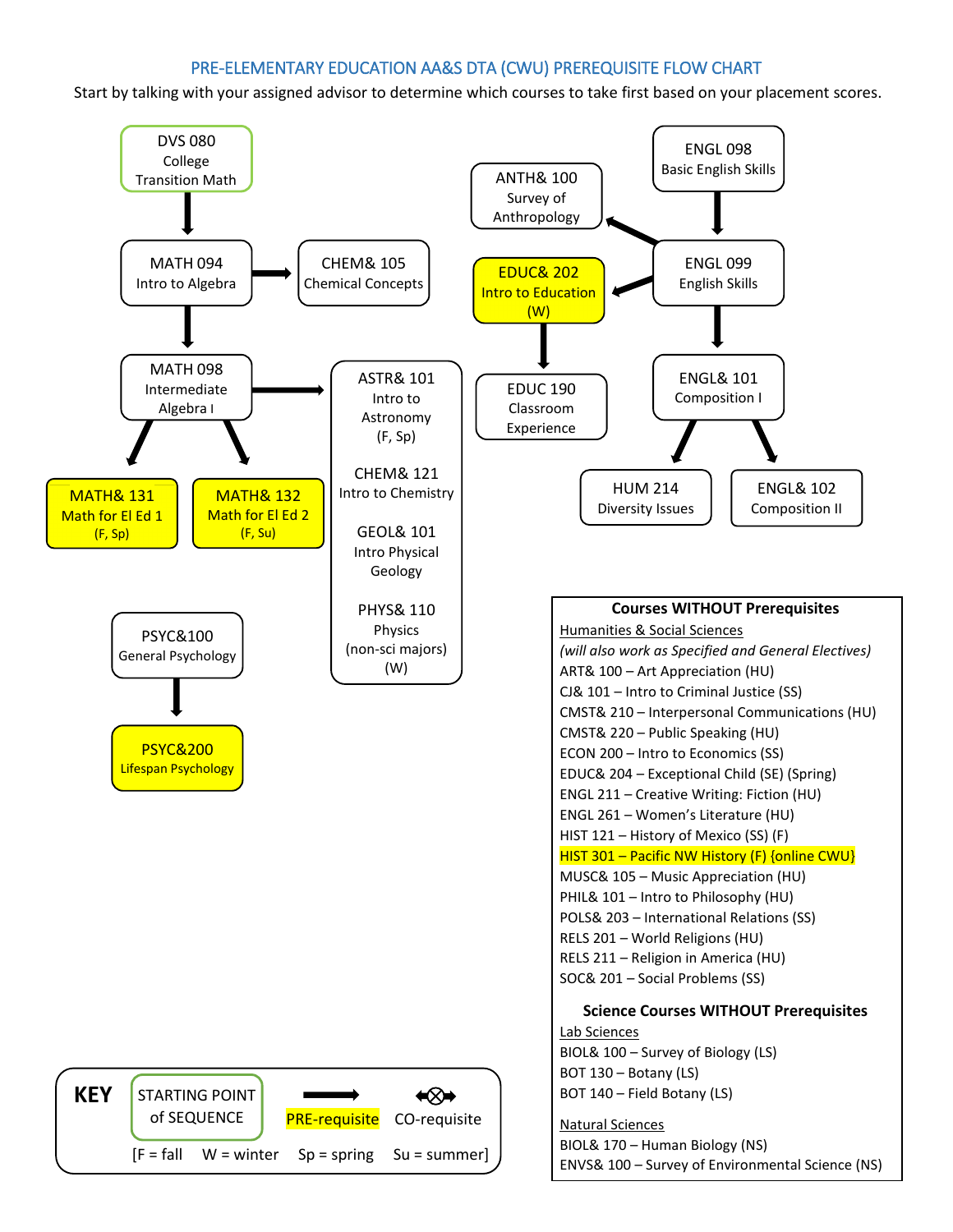|                                                                   | ELEMENTARY EDUCATION AA&S DTA QUARTERLY PROGRAM PLAN (YEAR ONE) |                                          |                              |                                                |                          |  |  |  |
|-------------------------------------------------------------------|-----------------------------------------------------------------|------------------------------------------|------------------------------|------------------------------------------------|--------------------------|--|--|--|
| FALL (15 credits)                                                 | WINTER (15 credits)                                             |                                          | SPRING (15 credits)          |                                                | <b>SUMMER</b>            |  |  |  |
| ENGL& 101 (5)                                                     | ENGL& 102 (5)                                                   |                                          | Lab Science (5)              |                                                | Courses as needed        |  |  |  |
| HIST 301 at CWU (5)                                               | Natural Science (5)                                             |                                          | Humanities $-2$ of 3 (5)     |                                                |                          |  |  |  |
| MATH& 131 (5)                                                     |                                                                 | Humanities $-1$ of 3 (5)                 | Social Science $-2$ of 3 (5) |                                                | Remember to get your     |  |  |  |
|                                                                   |                                                                 |                                          |                              |                                                | PE/Wellness credits in   |  |  |  |
|                                                                   |                                                                 |                                          |                              |                                                | during the academic year |  |  |  |
|                                                                   |                                                                 |                                          | <b>ADVISING</b>              |                                                |                          |  |  |  |
| <b>FALL</b>                                                       |                                                                 |                                          | <b>WINTER</b>                |                                                | <b>SPRING</b>            |  |  |  |
| BBCC Foundation scholarship app<br>$\Box$                         | Assess program plan with advisor<br>⊔                           |                                          |                              | Assess program plan with advisor<br>$\Box$     |                          |  |  |  |
| Fill out FAFSA or WAFSA for next year<br>⊔                        |                                                                 | $\Box$ Explore intended majors and build |                              | Identify need to take summer courses<br>$\Box$ |                          |  |  |  |
| Meet with your advisor<br>advising plan that aligns with how<br>⊔ |                                                                 |                                          |                              |                                                |                          |  |  |  |
|                                                                   |                                                                 | each program overlaps                    |                              |                                                |                          |  |  |  |
|                                                                   |                                                                 |                                          |                              |                                                |                          |  |  |  |

| ELEMENTARY EDUCATION AA&S DTA QUARTERLY PROGRAM PLAN (YEAR TWO) |                                                                          |                                       |                                       |                                           |                                   |  |  |
|-----------------------------------------------------------------|--------------------------------------------------------------------------|---------------------------------------|---------------------------------------|-------------------------------------------|-----------------------------------|--|--|
| FALL (15 credits)                                               |                                                                          | WINTER (15 credits)                   | SPRING (16 credits)                   |                                           | <b>SUMMER</b>                     |  |  |
| MATH& 132 (5)                                                   | PSYC&200 (5)                                                             |                                       | EDUC 190 (3)                          |                                           | Courses as needed                 |  |  |
| PSYC&100(5)                                                     | EDUC& 202 (5)                                                            |                                       | <b>General Electives in line with</b> |                                           |                                   |  |  |
| Humanities $-3$ of 3 (5)                                        |                                                                          | Specified Electives (5)               | Elementary Ed program (10)            |                                           |                                   |  |  |
|                                                                 |                                                                          | <b>PEH (3)</b>                        |                                       |                                           |                                   |  |  |
| <b>ADVISING</b>                                                 |                                                                          |                                       |                                       |                                           |                                   |  |  |
| <b>FALL</b>                                                     |                                                                          |                                       | <b>WINTER</b>                         |                                           | <b>SPRING</b>                     |  |  |
| Fill out FAFSA or WAFSA and include<br>$\Box$                   |                                                                          | Assess program plan with advisor<br>□ |                                       | Assess program plan with advisor<br>□     |                                   |  |  |
| universities you intend to apply to                             |                                                                          | Coordinate campus visits to<br>□      |                                       | Identify need to take summer courses<br>⊔ |                                   |  |  |
| ⊔                                                               | Complete university scholarship apps<br>universities you have applied to |                                       |                                       | Confirm acceptance to a university<br>⊔   |                                   |  |  |
| Meet with your advisor<br>$\Box$                                | ப                                                                        |                                       | Apply for BBCC graduation if you will | Take WEST-B exam<br>$\Box$                |                                   |  |  |
|                                                                 |                                                                          | complete degree spring/summer         |                                       |                                           | Complete 40 hours classroom       |  |  |
|                                                                 |                                                                          |                                       |                                       |                                           | observation [CLICK HERE for info] |  |  |

| QUARTERLY REGISTRATION PLANNING |                                  |                |             |             |        |  |
|---------------------------------|----------------------------------|----------------|-------------|-------------|--------|--|
| <b>QUARTER:</b>                 | <b>REGISTRATION ACCESS CODE:</b> |                |             |             |        |  |
| <b>CLASS</b>                    | <b>TITLE</b>                     | <b>CREDITS</b> | <b>DAYS</b> | <b>TIME</b> | ITEM # |  |
|                                 |                                  |                |             |             |        |  |
|                                 |                                  |                |             |             |        |  |
|                                 |                                  |                |             |             |        |  |
|                                 |                                  |                |             |             |        |  |
|                                 |                                  |                |             |             |        |  |
|                                 |                                  |                |             |             |        |  |

| QUARTERLY REGISTRATION PLANNING |                                  |                |             |             |       |  |
|---------------------------------|----------------------------------|----------------|-------------|-------------|-------|--|
| <b>QUARTER:</b>                 | <b>REGISTRATION ACCESS CODE:</b> |                |             |             |       |  |
| <b>CLASS</b>                    | <b>TITLE</b>                     | <b>CREDITS</b> | <b>DAYS</b> | <b>TIME</b> | ITEM# |  |
|                                 |                                  |                |             |             |       |  |
|                                 |                                  |                |             |             |       |  |
|                                 |                                  |                |             |             |       |  |
|                                 |                                  |                |             |             |       |  |
|                                 |                                  |                |             |             |       |  |
|                                 |                                  |                |             |             |       |  |